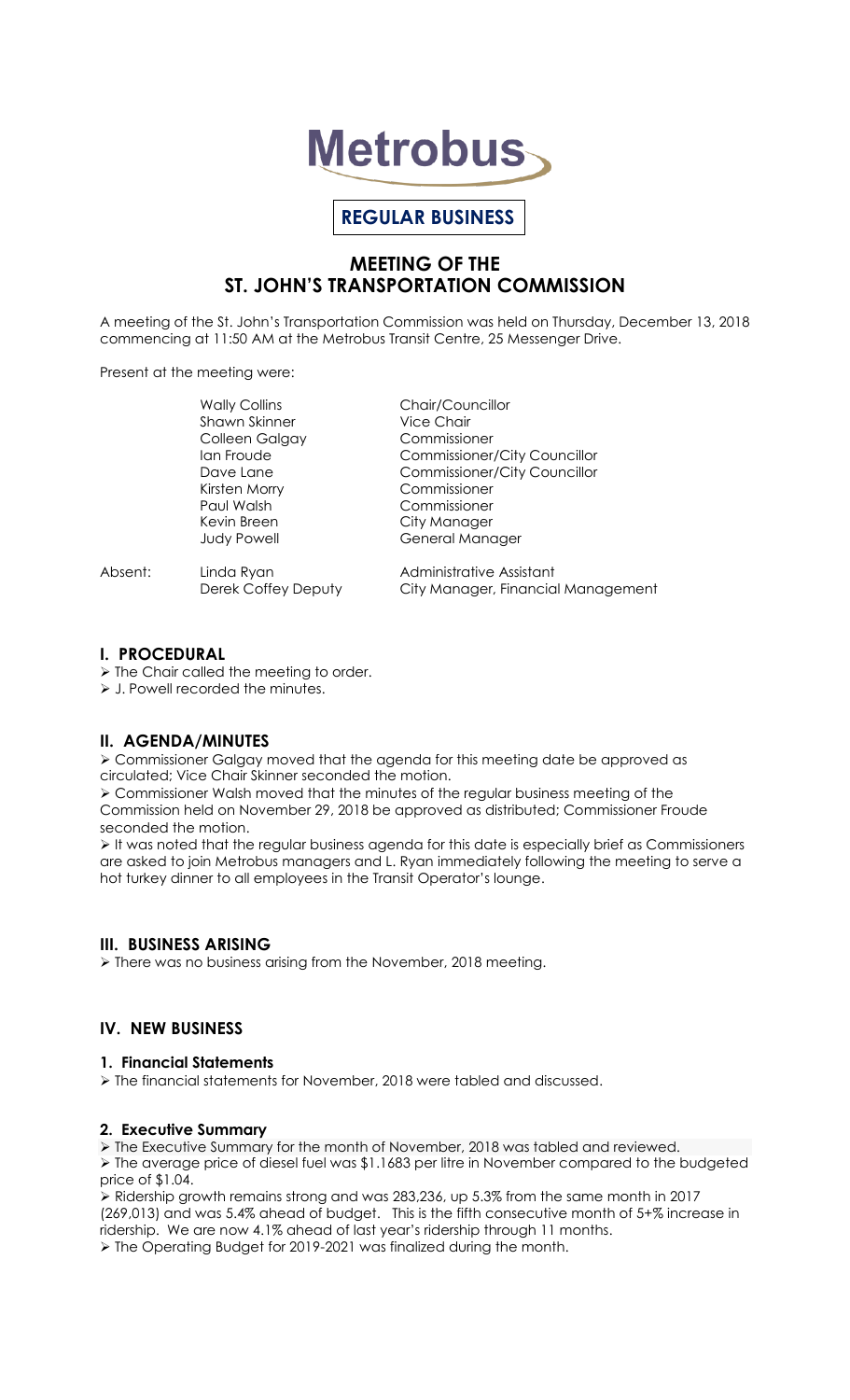

### **V. OTHER** (Information/Community)

#### **1. Canadian Urban Transit Association (CUTA) Spring Conference**

 Metrobus has agreed to host CUTA's Spring event on May 13-16, 2019 which consists of a two-day workshop, annual general meeting, as well as committee, executive and board meetings.

 The host cost is estimated by CUTA at \$5,000 (as well as staff time to assist with planning and on-site support during the event), an investment that will bring 150-200 transit delegates from across the country to St. John's.

 Metrobus has hosted several larger CUTA Conferences in the past; the most recent was in 2013. Conferences hosted by the St. John's Transportation Commission are always very well received by transit delegates. CUTA has informed that their national conferences held in St. John's are among their top revenue generating events for the Association.

#### **2. Metrobus Employees' Christmas Charity**

 Every Christmas, Metrobus chooses a worthy cause in our community to support. This holiday season, we are happy to participate in the Canadian Cancer Society-NL Campaign for Daffodil Place — "TakeA One Night Stand Against Cancer".

#### **3. The Caring Spirit Award**

 In May, 2018, "The Caring Spirit Award" was established together with long-term employee L. Ryan. The award fosters the spirit of kindness and acts of caring toward others.

 $\triangleright$  Based on extraordinary testimonials from our customers and the general public, we recognize the following individuals this year who embody this award:

Chad Birmingham

Nadine Bonnington

- John Cochrane
- Sherry Evans
- Laurie Follett
- Gerard Fulford
- Wanda Godden
- Dorinne Hamel
- Arnold Hookey
- Ashley Meade
- Yoan Paturel
- Glenn Squires

 $\triangleright$  In recognition of the admirable acts of kindness by these employees and as the inaugural award recipients, a donation to the Canadian Cancer Society-NL is being made in their honour.

 $\triangleright$  This award is co-funded by L. Ryan and Metrobus for a total maximum of \$400 annually. Monies donated through *"*The Caring Spirit Award" are being dedicated under the Pink Days In Bloom initiative for breast cancer research and community programs, founded by L. Ryan when she was recovering from cancer treatments.

 To date, over \$158,000 has been raised through Pink Days In Bloom in which Metrobus has participated since its inception.

 This year, monies donated through "The Caring Spirit Award" will be specifically allocated in support of Daffodil Place's "Take A One Night Stand Against Cancer" Campaign.

#### **4. Ugly Sweater – Transit Operators**

 As in previous years, throughout the month of December, employees, including Transit Operators, are permitted to wear their favourite ugly Christmas sweater to work. Employees are asked to keep in mind, sweaters with inappropriate images or messages are not permitted.

Past feedback from customers has always been positive in response.